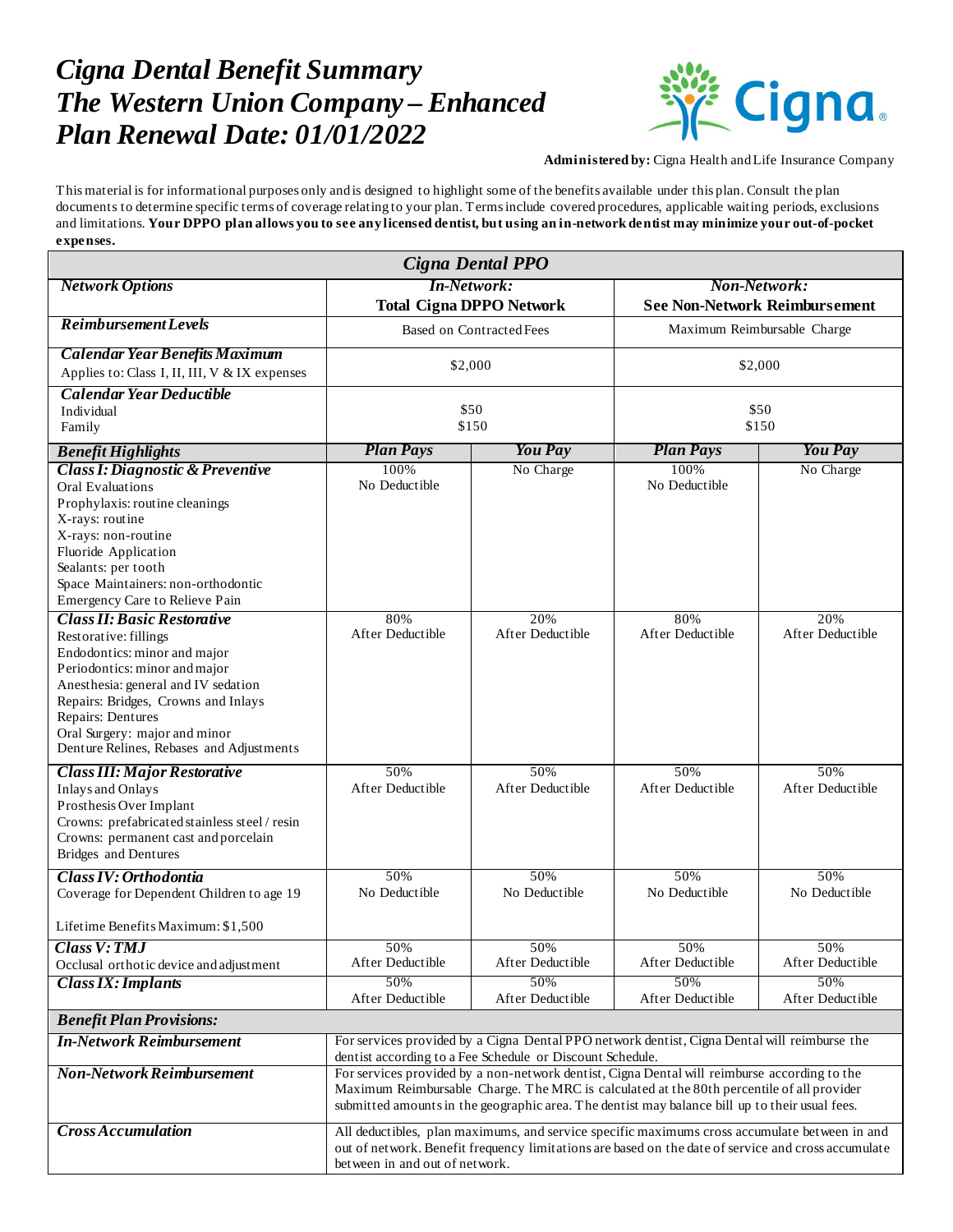| <b>Calendar Year Benefits Maximum</b>          | The plan will only pay for covered charges up to the yearly Benefits Maximum, when applicable.<br>Benefit-specific Maximums may also apply.                                                                                                                                                                                                                                                                                                                                                                                                                                                                                                                                                                           |
|------------------------------------------------|-----------------------------------------------------------------------------------------------------------------------------------------------------------------------------------------------------------------------------------------------------------------------------------------------------------------------------------------------------------------------------------------------------------------------------------------------------------------------------------------------------------------------------------------------------------------------------------------------------------------------------------------------------------------------------------------------------------------------|
| Calendar Year Deductible                       | This is the amount you must pay before the plan begins to pay for covered charges, when<br>applicable. Benefit-specific deductibles may also apply.                                                                                                                                                                                                                                                                                                                                                                                                                                                                                                                                                                   |
| <b>Pretreatment Review</b>                     | Pretreatment review is available on a voluntary basis when dental work in excess of \$200 is<br>proposed.                                                                                                                                                                                                                                                                                                                                                                                                                                                                                                                                                                                                             |
| <b>Alternate Benefit Provision</b>             | When more than one covered Dental Service could provide suitable treatment based on common<br>dental standards, Cigna will determine the covered Dental Service on which payment will be based<br>and the expenses that will be included as Covered Expenses.                                                                                                                                                                                                                                                                                                                                                                                                                                                         |
| Oral Health Integration Program®               | The Cigna Dental Oral Health Integration Program offers enhanced dental coverage for customers<br>with certain medical conditions. There is no additional charge to participate in the program. Those<br>who qualify can receive reimbursement of their coinsurance for eligible dental services. Eligible<br>customers can also receive guidance on behavioral issues related to oral health. Reimbursements<br>under this program are not subject to the annual deductible, but will be applied to the plan annual<br>maximum. For more information on how to enroll in this program and a complete list of terms and<br>eligible conditions, go to www.mycigna.com or call customer service 24/7 at 1-800-Cigna24. |
| <b>Timely Filing</b>                           | Out of network claims submitted to Cigna after 365 days from date of service will be denied.                                                                                                                                                                                                                                                                                                                                                                                                                                                                                                                                                                                                                          |
| <b>Benefit Limitations:</b>                    |                                                                                                                                                                                                                                                                                                                                                                                                                                                                                                                                                                                                                                                                                                                       |
| <b>Missing Tooth Limitation</b>                | Teeth missing prior to coverage effective date are not covered.                                                                                                                                                                                                                                                                                                                                                                                                                                                                                                                                                                                                                                                       |
| <b>Oral Evaluations/Exams</b>                  | 2 per calendar year.                                                                                                                                                                                                                                                                                                                                                                                                                                                                                                                                                                                                                                                                                                  |
| X-rays (routine)                               | Bitewings: 2 per calendar year.                                                                                                                                                                                                                                                                                                                                                                                                                                                                                                                                                                                                                                                                                       |
| X-rays (non-routine)                           | Complete series of radiographic images and panoramic radiographic images: Limited to a combined<br>total of 1 per 60 months.                                                                                                                                                                                                                                                                                                                                                                                                                                                                                                                                                                                          |
| Diagnostic Casts                               | Payable only in conjunction with orthodontic workup                                                                                                                                                                                                                                                                                                                                                                                                                                                                                                                                                                                                                                                                   |
| Cleanings                                      | 2 per calendar year, including periodontal maintenance procedures following active therapy.                                                                                                                                                                                                                                                                                                                                                                                                                                                                                                                                                                                                                           |
| Fluoride Application                           | 1 per calendar year for children under age 19.                                                                                                                                                                                                                                                                                                                                                                                                                                                                                                                                                                                                                                                                        |
| Sealants (per tooth)                           | Limited to posterior tooth. 1 treatment per tooth every 60 months for children under age 19.                                                                                                                                                                                                                                                                                                                                                                                                                                                                                                                                                                                                                          |
| Space Maintainers                              | Limited to non-orthodontic treatment for children under age 19.                                                                                                                                                                                                                                                                                                                                                                                                                                                                                                                                                                                                                                                       |
| Inlays, Crowns, Bridges, Dentures and Partials | Replacement every 84 months if unserviceable and cannot be repaired. Benefits are based on the<br>amount payable for non-precious metals. No porcelain or white/tooth-colored material on molar<br>crowns or bridges.                                                                                                                                                                                                                                                                                                                                                                                                                                                                                                 |
| Denture and Bridge Repairs                     | Reviewed if more than once.                                                                                                                                                                                                                                                                                                                                                                                                                                                                                                                                                                                                                                                                                           |
| Denture Relines, Rebases and Adjustments       | Covered if more than 6 months after installation.                                                                                                                                                                                                                                                                                                                                                                                                                                                                                                                                                                                                                                                                     |
| Prosthesis Over Implant                        | Replacement every 60 months if unserviceable and cannot be repaired. Benefits are based on the<br>amount payable for non-precious metals. No porcelain or white/tooth-colored material on molar<br>crowns or bridges.                                                                                                                                                                                                                                                                                                                                                                                                                                                                                                 |

## *Benefit Exclusions:*

Covered Expenses will not include, and no payment will be made for the following:

• Procedures and services not included in the list of covered dental expenses;

- Diagnostic: cone beam imaging;
- Preventive Services: instruction for plaque control, oral hygiene and diet;
- Restorative: veneers of porcelain, ceramic, resin, or acrylic materials on crowns or pontics on or replacing the upper and or lower first, second and/or third molars;
- Periodontics: bite registrations; splinting;
- Prosthodontic: precision or semi-precision attachments;
- Procedures, appliances or restorations, except full dentures, whose main purpose is to change vertical dimension, stabilize periodontally involved teeth or restore occlusion;
- Athletic mouth guards;
- Services performed primarily for cosmetic reasons;
- Personalization or decoration of any dental device or dental work;
- Replacement of an appliance per benefit guidelines;
- Services that are deemed to be medical in nature;
- Services and supplies received from a hospital;
- Drugs: prescription drugs;
- Charges in excess of the Maximum Reimbursable Charge.